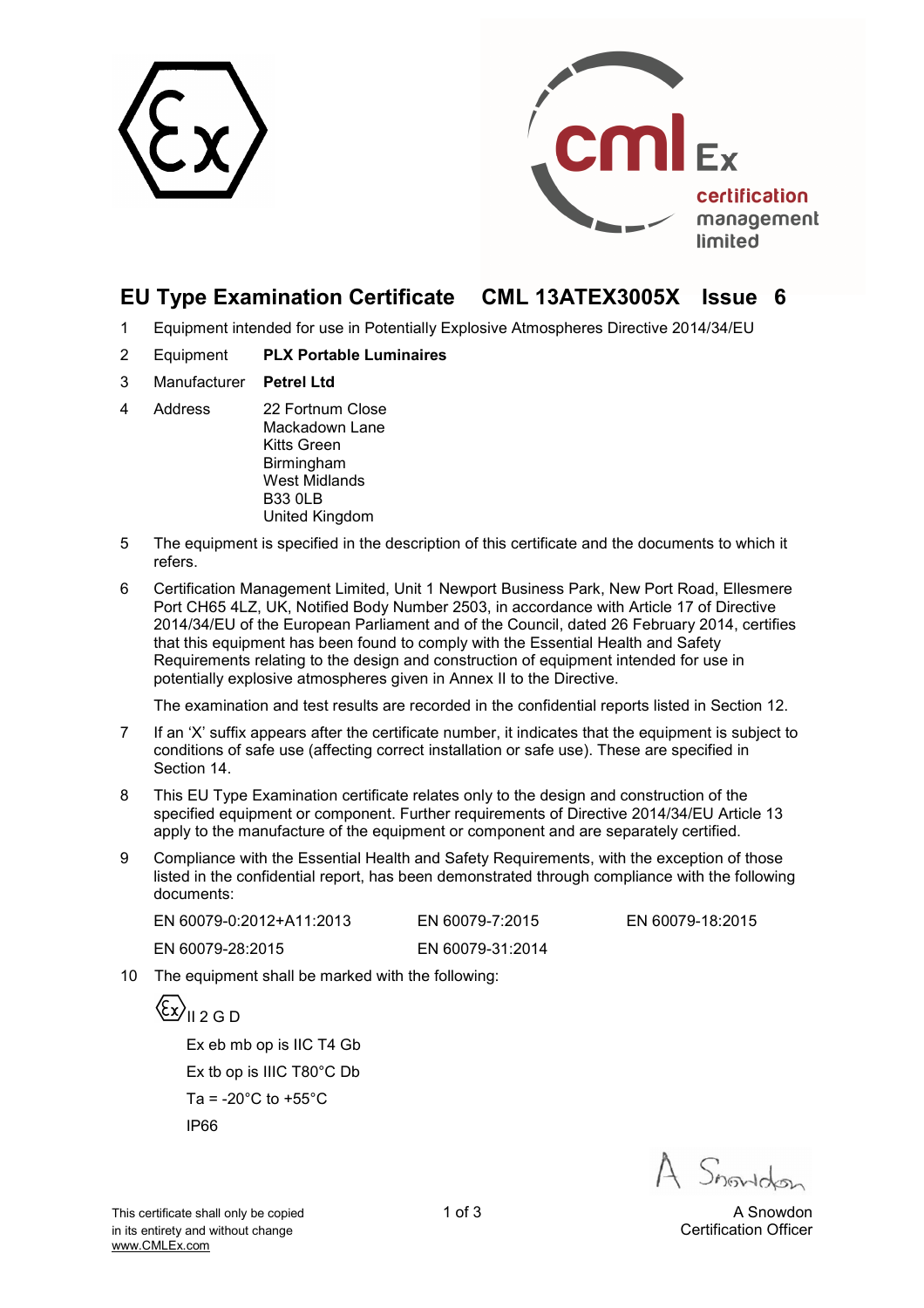



### **11 Description**

The Petrel PLX LED is a range of portable luminaires for use in explosive atmospheres, consisting of encapsulated driver circuits, encapsulated LED strip units and connecting devices for supply cables. These are built onto a gear tray within an enclosure comprising a clear polycarbonate tube fitted with a clear anti-static sleeve, between shock absorbing and dissipative plastic endplates. The luminaire is fitted with a supply cable through a suitably certified cable gland or socket and plug receptacle. An emergency option is also available powered via an encapsulated battery pack and inverter. An additional guard may be fitted to provide additional protection to impacts, this does not form part of the protection concepts applied.

The range of luminaires are rated at 110 or 230 V 50/60 Hz.

### **Variation 1**

The following changes were introduced:

- i. Alternative marking for +50°C (T8 fluorescent luminaires) or +55°C (LED luminaires) ambient.
- ii. Two alternative encapsulant compounds were introduced.
- iii. Introduction of an LED driver inverter unit, permitting emergency operation.
- iv. Modification to the method of reducing the risk of static hazards.
- v. An alternative plug and socket receptacle manufactured by Stahl, type 8570 covered by PTB 03ATEX1227 coded Ex d e IIC T6, Ex tD A21 IP66.
- vi. Amendments to marking and the introduction of a special condition for safe use.

### **Variation 2**

The following changes were introduced:

- i. An alternative design of potting box and filling procedure.
- ii. To up issue the current label drawing to allow dual ATEX and IECEx marking.

### **Variation 3**

The following changes were introduced:

- i. To allow the use of an alternate design of the LED strip.
- ii. Changes to the driver including new thermal fuse layout, new option of power supply and change of encapsulant.
- iii. Amended marking for optical radiation and increased safety.
- iv. To update the certificate to refer to ATEX directive 2014/34/EU.
- v. To update the marking to remove the T5 temperature class and +40°C upper ambient option.
- vi. Inclusion of an RFID tag.
- vii. Update of applicable standards to the latest editions and inclusion of reference to EN 60079- 28.
- viii. Removal of the T8 fluorescent tube version of the luminaires from the certification. A complete list of drawings showing which drawings remain relevant at the current issue has been included in the certificate annex.
- ix. Update of the product description. The updated description reflects the changes, including the removal of the T8 version.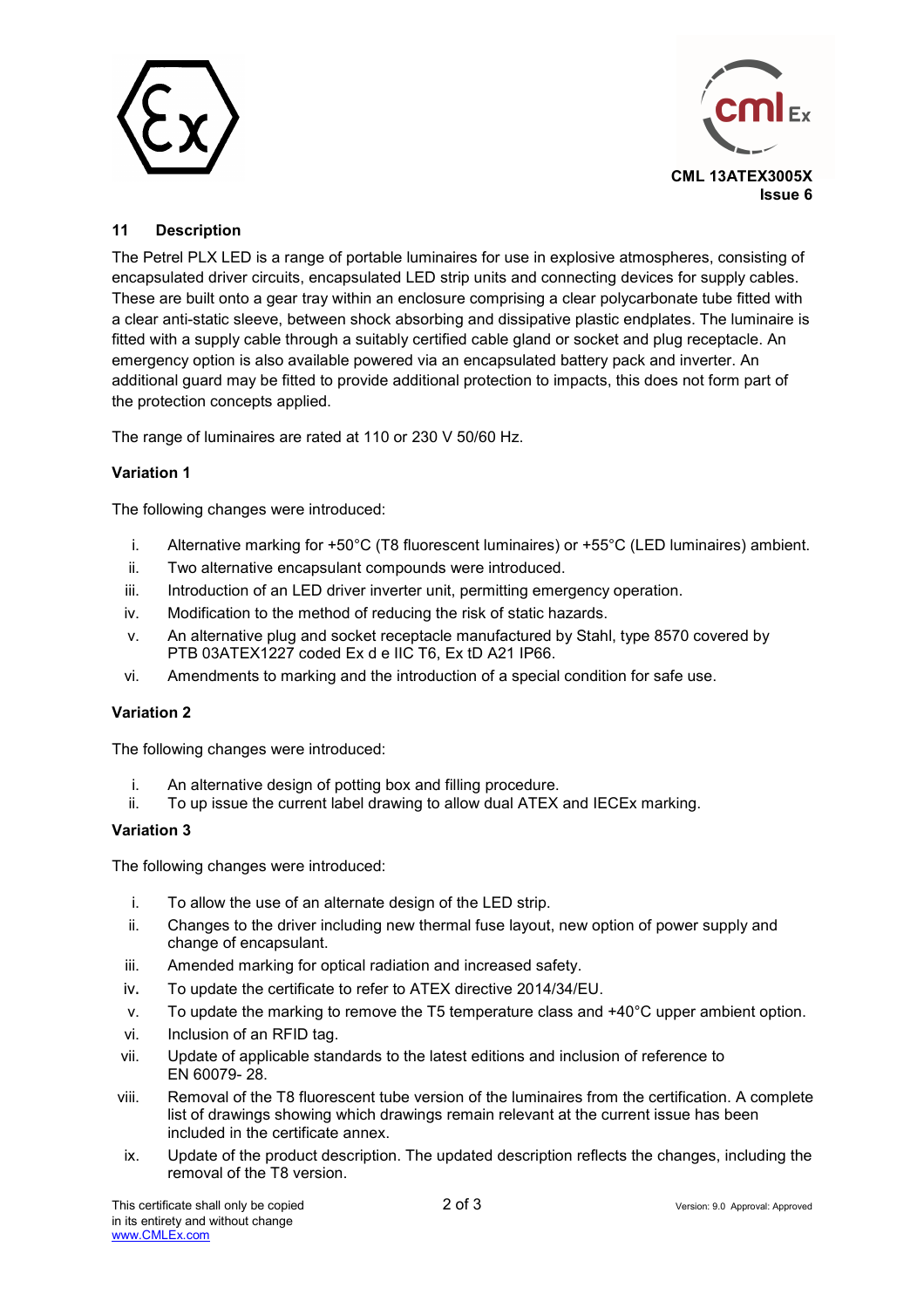



## **Variation 4**

The following changes were introduced:

- i. The addition of a shorter model to the range.
- ii. To remove the option for the Hytrel End Caps.

## **12 Certificate history and evaluation reports**

| <b>Issue</b> | <b>Date</b>  | <b>Associated report</b> | <b>Notes</b>                                     |
|--------------|--------------|--------------------------|--------------------------------------------------|
|              | 09 Dec 2013  | R31A/00                  | Issue of prime certificate                       |
| 2            | 27 Mar 2014  | R82A/00                  | Introduction of Variation 1                      |
| 3            | 15 Dec 2014  | R378A/00                 | Introduction of Variation 2                      |
| 4            | 11 June 2015 | R378A/01                 | Amendment of Variation 2 and drawing corrections |
| 5            | 10 Feb 2017  | R1697A/00                | Introduction of Variation 3                      |
| 6            | 19 Sep 2017  | R2204A/00                | Introduction of Variation 4                      |

Note: Drawings that describe the equipment or component are listed in the Annex.

### **13 Conditions of Manufacture**

The following conditions are required of the manufacturing process for compliance with the certification.

- 13.1 Where the product incorporates certified components, the manufacturer shall ensure that any changes to those components do not affect the compliance of the certified product that is the subject of this certificate.
- 13.2 A dielectric strength test shall be carried out on all units manufactured in accordance with EN 60079-7:2015 clause 7.1 and EN 60079-18:2015 clause 9.2 at 1500 V for 1 minute, or alternatively at 1.2 times this test voltage for 100 ms. No breakdown shall occur. Tests shall be carried out between each circuit and earth and between each circuit and the surface of encapsulated parts.
- 13.3 A visual inspection shall be carried out on the encapsulated parts to check for damage, in accordance with EN 60079-18:2015 clause 9.1.

### **14 Special Conditions for Safe Use (Conditions of Certification)**

The following conditions relate to safe installation and/or use of the equipment.

14.1 The end user shall take precautions to prevent the anti-static coating from coming into contact with glycol ether or acetone. Refer to manufacturer's instructions.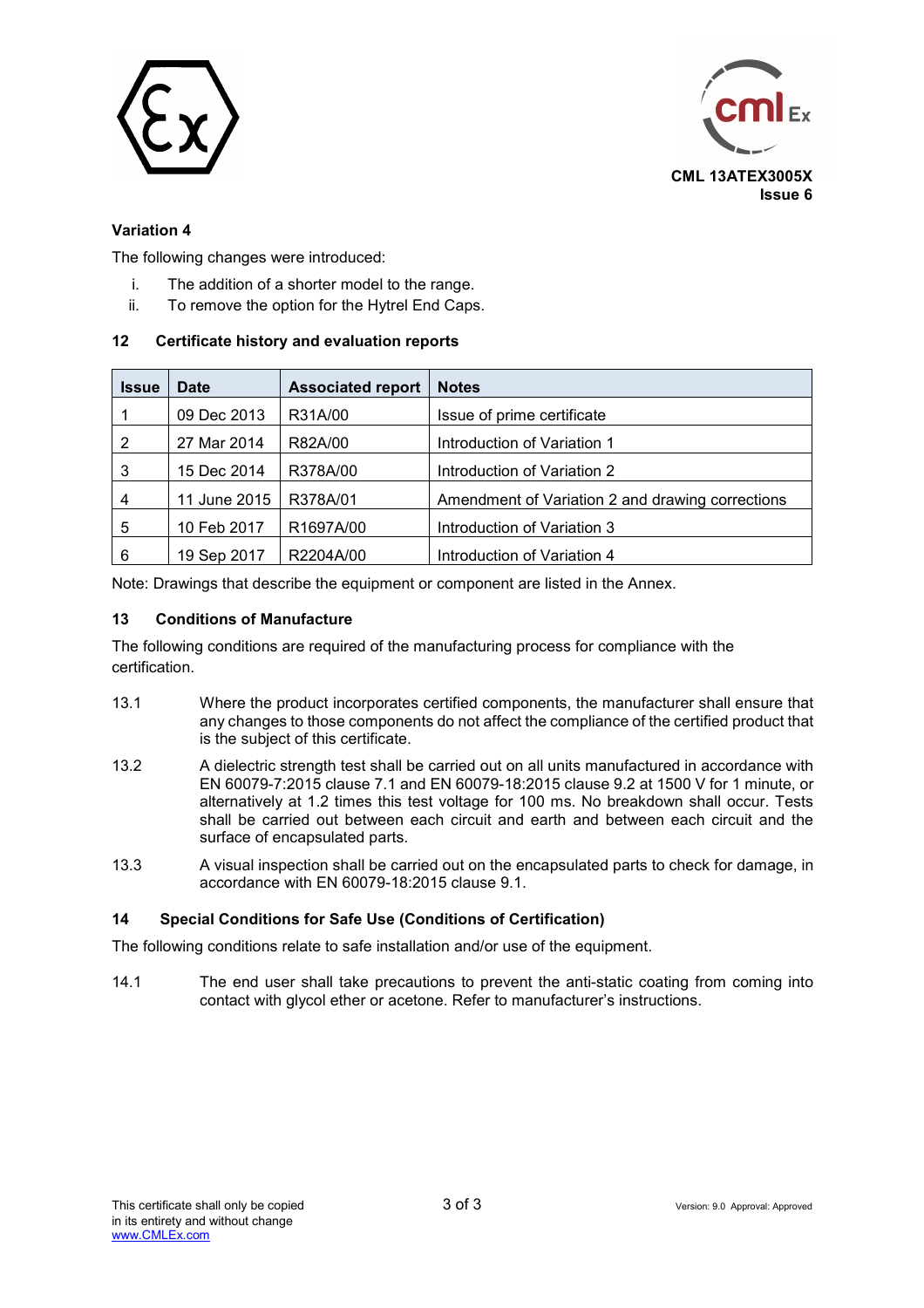## **Certificate Annex**



| <b>Certificate Number</b> | <b>CML 13ATEX3005X</b>        |
|---------------------------|-------------------------------|
| Equipment                 | <b>PLX Portable Luminaire</b> |
| <b>Manufacturer</b>       | <b>Petrel Ltd</b>             |

The following documents describe the equipment or component defined in this certificate:

### **Issue 1**

| <b>Drawing No</b> | <b>Sheets</b> | <b>Rev</b>     | <b>Approved</b><br>date | <b>Title</b>                                                          |
|-------------------|---------------|----------------|-------------------------|-----------------------------------------------------------------------|
| <b>PORT-110</b>   | 1 of 1        | 1              | 9 Dec 2013              | <b>Battery Pack Details</b>                                           |
| <b>PORT-001</b>   | 1 of 1        | $\mathbf{1}$   | 9 Dec 2013              | Portable Luminaire Certification Drawing                              |
| PORT-001LED       | $1$ of $1$    | 3              | 9 Dec 2013              | Portable Luminaire Certification Drawing<br>- LED                     |
| PORT-001T8        | 1 of 1        | $\mathbf{1}$   | 9 Dec 2013              | Portable T8 Certification Drawing                                     |
| <b>PORT-002</b>   | $1$ of $1$    | $\overline{2}$ | 9 Dec 2013              | End Cap & End Protector Certification<br>Drawing                      |
| <b>PORT-003</b>   | 1 of 1        | $\overline{2}$ | 9 Dec 2013              | Portable Labels                                                       |
| <b>PORT-004</b>   | 1 of 1        | $\mathbf{1}$   | 9 Dec 2013              | Portable Luminaire T8 Electrical Layouts                              |
| <b>PORT-005</b>   | $1$ of $1$    | $\overline{2}$ | 9 Dec 2013              | Encapsulation certification drawing for T8<br>inverter and LED driver |
| <b>PORT-006</b>   | 1 of 1        | 3              | 9 Dec 2013              | Portable Luminaire Tray Layouts                                       |
| <b>PORT-007</b>   | $1$ of $1$    | $\overline{2}$ | 9 Dec 2013              | <b>T8 PCB Certification Drawing</b>                                   |
| <b>PORT-008</b>   | $1$ of $1$    | 3              | 9 Dec 2013              | <b>T8 Wire Attachment</b>                                             |
| PORT-LED          | $1$ of $1$    | 1              | 9 Dec 2013              | <b>Encapsulation Procedure for Portable</b><br><b>LED Strip</b>       |
| <b>PORT-016</b>   | $1$ of $1$    | 5              | 9 Dec 2013              | LED Portable Luminaire Tray Layouts                                   |
| <b>PORT-111</b>   | 1 of 1        | $\mathbf{1}$   | 9 Dec 2013              | 16W LED PCB Certification Drawing                                     |
| <b>PORT-112</b>   | 1 of 1        | $\mathbf{1}$   | 9 Dec 2013              | <b>LED PCB Certification Drawing</b>                                  |
| <b>PORT-113</b>   | 1 of 1        | $\mathbf{1}$   | 9 Dec 2013              | 35W LED PCB Certification Drawing                                     |
| <b>PORT-114</b>   | $1$ of $1$    | 1              | 9 Dec 2013              | 110V LED PCB Certification Drawing                                    |
| <b>PORT-150</b>   | $1$ of $1$    | $\overline{2}$ | 9 Dec 2013              | <b>LED Encapsulation Certification Drawing</b>                        |
| <b>PORT-140</b>   | $1$ of $1$    | 3              | 9 Dec 2013              | <b>Emergency LED Assembly (battery</b><br>condition LED)              |

### **Issue 2**

| <b>Drawing No</b> | <b>Sheets</b> | <b>Rev</b> | <b>Approved</b><br>date | <b>Title</b>                                             |
|-------------------|---------------|------------|-------------------------|----------------------------------------------------------|
| <b>PORT-007</b>   | 1 of 1        | 3          | 26 Mar 2014             | T8 PCB certification drawing                             |
| PORT-LED          | 1 of 1        | 2          | 26 Mar 2014             | Encapsulation procedure for Portable<br><b>LED</b> strip |
| <b>PORT-001</b>   | 1 of 1        |            | 26 Mar 2014             | Portable luminaire generic certification<br>drawing      |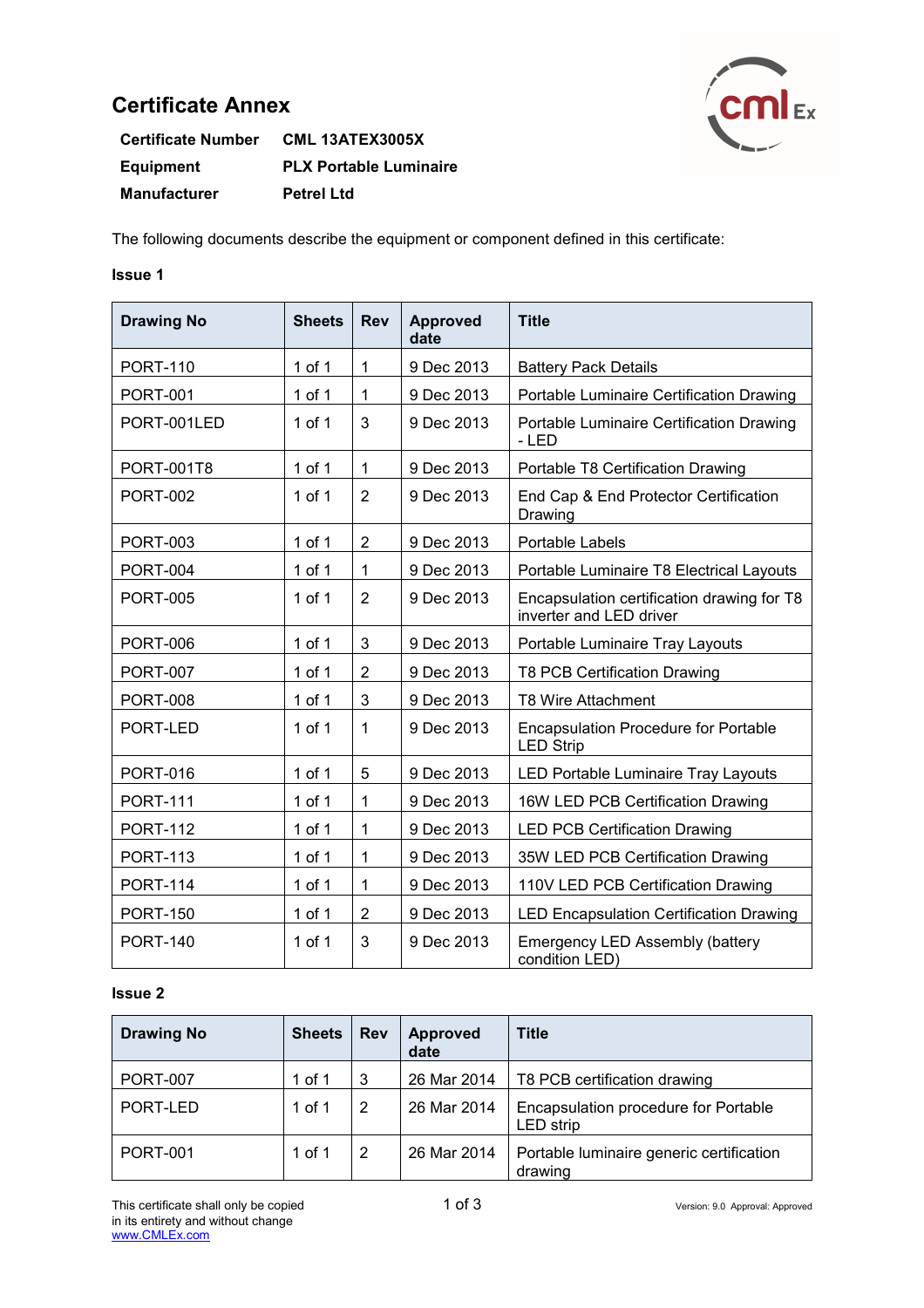# **Certificate Annex**

| $\mathsf{cml}_{\mathsf{Ex}}$ |  |
|------------------------------|--|
|                              |  |

| <b>Certificate Number</b> | <b>CML 13ATEX3005X</b>        |
|---------------------------|-------------------------------|
| <b>Equipment</b>          | <b>PLX Portable Luminaire</b> |
| <b>Manufacturer</b>       | <b>Petrel Ltd</b>             |

| <b>Drawing No</b> | <b>Sheets</b> | <b>Rev</b> | <b>Approved</b><br>date | <b>Title</b>                                             |
|-------------------|---------------|------------|-------------------------|----------------------------------------------------------|
| PORT-001T8        | 1 of 1        | 2          | 26 Mar 2014             | Portable T8 certification drawing                        |
| PORT-001-LED      | 1 of 1        | 4          | 26 Mar 2014             | Portable Luminaire certification drawing -<br>LED        |
| <b>PORT-003</b>   | 1 of 1        | 3          | 26 Mar 2014             | Labels certification drawing                             |
| <b>PORT-005</b>   | 1 of 1        | 3          | 26 Mar 2014             | Inverter charger certification drawing                   |
| <b>PORT-016</b>   | 1 of 1        | 6          | 26 Mar 2014             | LED tray layout certification drawing                    |
| <b>PORT-150</b>   | 1 of 1        | 3          | 26 Mar 2014             | LED encapsulation certification drawing                  |
| <b>PORT-114</b>   | 1 of 1        | 2          | 26 Mar 2014             | 110V LED Emergency PCB assembly<br>certification drawing |
| <b>PORT-111</b>   | 1 of 1        | 2          | 26 Mar 2014             | 16W LED PCB certification drawing                        |
| <b>PORT-112</b>   | 1 of 1        | 2          | 26 Mar 2014             | LED PCB assembly certification drawing                   |
| <b>PORT-113</b>   | 1 of 1        | 2          | 26 Mar 2014             | 35W LED PCB certification drawing                        |

### **Issue 3**

| <b>Drawing No</b> | <b>Sheets</b> | <b>Rev</b> | <b>Approved</b><br>date | <b>Title</b>                           |
|-------------------|---------------|------------|-------------------------|----------------------------------------|
| <b>PORT-003</b>   | 1 of 1        |            | 15 Dec 2014             | Labels certification drawing           |
| <b>PORT-005</b>   | 1 of 1        | 4          | 20 Nov 2014             | Inverter charger certification drawing |

### **Issue 4**

| <b>Drawing No</b> | <b>Sheets</b> | Rev   Approved<br>date | <b>Title</b>                           |
|-------------------|---------------|------------------------|----------------------------------------|
| PORT-005          | 1 of 1        | 11 Jun 2015            | Inverter charger certification drawing |

### **Issue 5**

| <b>Drawing No</b> | <b>Sheets</b> | <b>Rev</b> | <b>Approved</b><br>date | <b>Title</b>                                                                                             |
|-------------------|---------------|------------|-------------------------|----------------------------------------------------------------------------------------------------------|
| PORT-001LED       | $1$ of $1$    | 5          | 03 Feb 2017             | Portable Luminaire Certification Drawing -<br>LED                                                        |
| PORT-LED          | $1$ of $1$    | 3          | 03 Feb 2017             | <b>Encapsulation Procedure for Portable</b><br>LED Strip (Temperature range -20°C to<br>$+55^{\circ}$ C) |
| <b>PORT-003</b>   | 1 of 1        | 5          | 03 Feb 2017             | Portable Labels                                                                                          |
| <b>PORT-160</b>   | 1 of 1        |            | 03 Feb 2017             | <b>LED Encapsulation Certification Drawing</b>                                                           |
| <b>PORT-001</b>   | 1 of 1        | 3          | 03 Feb 2017             | Portable Luminaire Generic Certification<br>Drawing                                                      |
| <b>PORT-180</b>   | 1 of 1        |            | 03 Feb 2017             | <b>LED Drivers Thermal Fuse Positions</b>                                                                |
| <b>PORT-005</b>   | 1 of 1        | 6          | 03 Feb 2017             | <b>Encapsulation Certification Drawing for</b><br><b>LED Drivers</b>                                     |